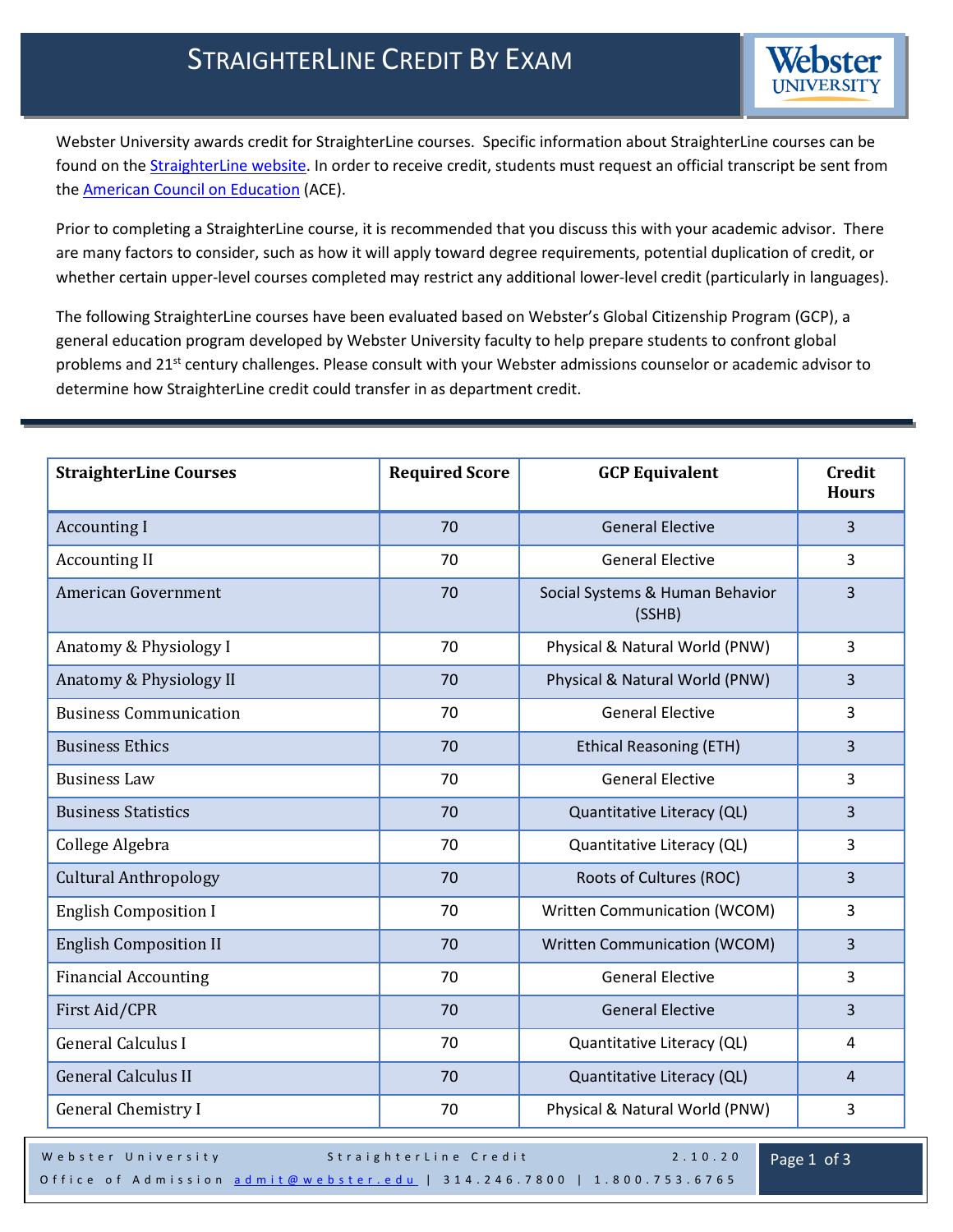| <b>General Physics</b>                       | 70 | Physical & Natural World (PNW)                                   | 3              |
|----------------------------------------------|----|------------------------------------------------------------------|----------------|
| <b>Introduction to Biology</b>               | 70 | Physical & Natural World (PNW)                                   | 3              |
| <b>Introduction to Business</b>              | 70 | <b>General Elective</b>                                          | 3              |
| Introduction to Communication                | 70 | Social Systems & Human Behavior<br>(SSHB)                        | 3              |
| Introduction to Criminal Justice             | 70 | Social Systems & Human Behavior<br>(SSHB)                        | 3              |
| <b>Introduction to Environmental Science</b> | 70 | Physical & Natural World (PNW)                                   | 3              |
| <b>Introduction to Nutrition</b>             | 70 | <b>General Elective</b>                                          | 3              |
| Introduction to Philosophy                   | 70 | Roots of Cultures (ROC)                                          | 3              |
| Introduction to Psychology                   | 70 | Social Systems & Human Behavior<br>(SSHB)                        | 3              |
| Introduction to Religion                     | 70 | Roots of Cultures (ROC)                                          | 3              |
| <b>Introduction to Sociology</b>             | 70 | Social Systems & Human Behavior<br>(SSHB)                        | 3              |
| <b>Introduction to Statistics</b>            | 70 | Quantitative Literacy (QL)                                       | 4              |
| Macroeconomics                               | 70 | Social Systems & Human Behavior<br>(SSHB)                        | 3              |
| <b>Managerial Accounting</b>                 | 70 | <b>General Elective</b>                                          | 3              |
| <b>Medical Terminology</b>                   | 70 | <b>General Elective</b>                                          | 3              |
| Microbiology                                 | 70 | Physical & Natural World (PNW)                                   | 3              |
| Microeconomics                               | 70 | Social Systems & Human Behavior<br>(SSHB)                        | 3              |
| Organizational Behavior                      | 70 | <b>General Elective</b>                                          | 3              |
| Personal Finance                             | 70 | <b>General Elective</b>                                          | $\overline{3}$ |
| Personal Fitness & Wellness                  | 70 | <b>General Elective</b>                                          | 3              |
| Pharmacology                                 | 70 | <b>General Elective</b>                                          | 3              |
| Precalculus                                  | 70 | Quantitative Literacy (QL)                                       | 3              |
| <b>Principles of Management</b>              | 70 | <b>General Elective</b>                                          | $\overline{3}$ |
| Spanish I                                    | 70 | Global Understanding (GLBL) &<br>Intercultural Competence (INTC) | 4              |
| Spanish II                                   | 70 | Global Understanding (GLBL) &<br>Intercultural Competence (INTC) | $\overline{4}$ |
| Survey of World History                      | 70 | Roots of Cultures (ROC)                                          | 3              |
| <b>United States History I</b>               | 70 | Roots of Cultures (ROC)                                          | 3              |